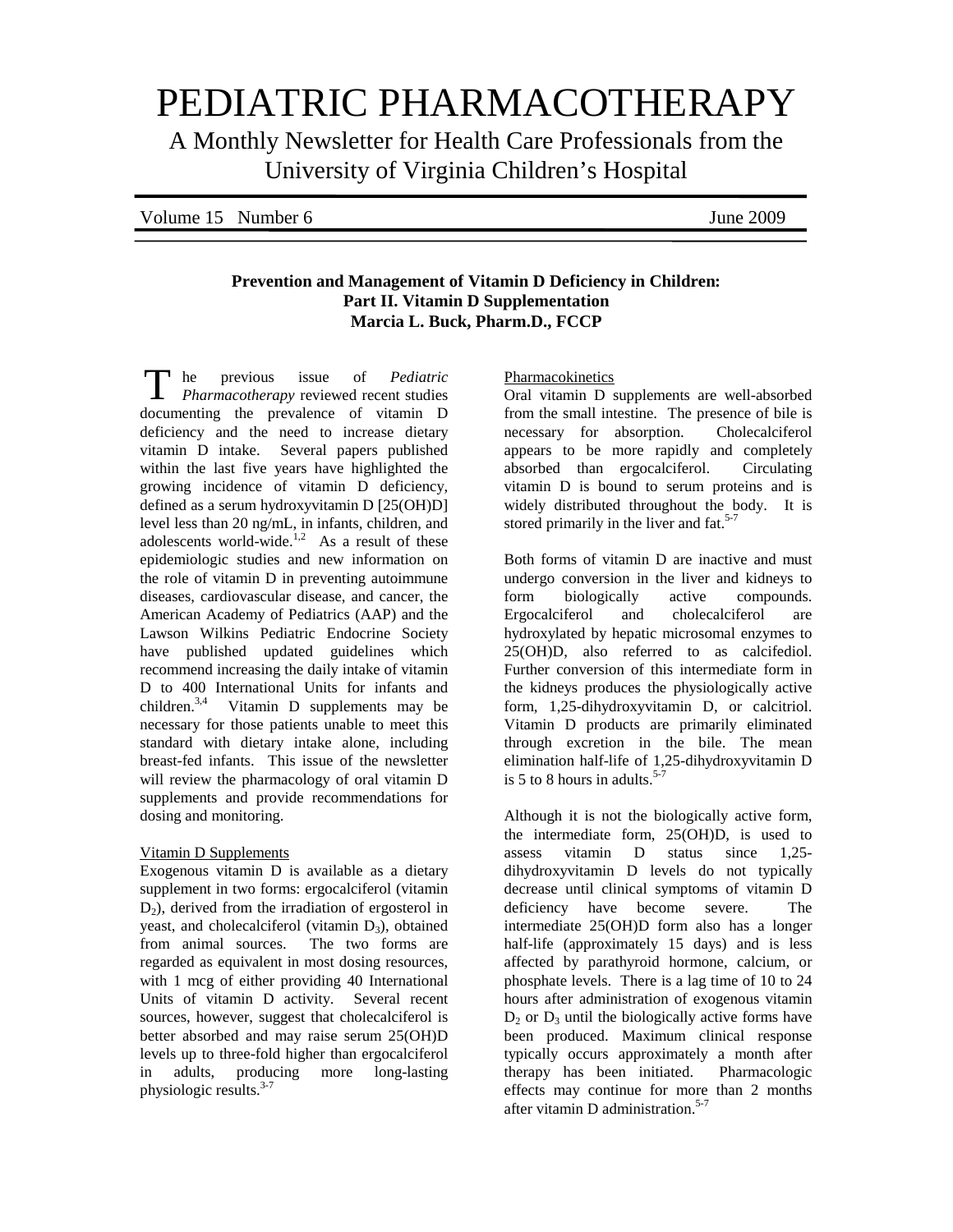## Warnings and Precautions

Vitamin D supplements are contraindicated in patients with hypercalcemia or a known hypersensitivity to any component of the product. Some vitamin D supplements contain tartrazine (FD&C yellow dye no. 5) and may produce a hypersensitivity reaction in susceptible individuals. Patients taking vitamin D supplements in doses above the recommended daily dietary intake should be monitored for hypercalcemia, impaired renal function, or other evidence of vitamin D toxicity.<sup>5-7</sup>

## Adverse Effects

Excessive administration of vitamin D may result in weakness, headache, somnolence, nausea, vomiting, dry mouth, a metallic taste, constipation, muscle or bone pain. With continued high-dose vitamin D intake  $(>10,000)$ International Units/day) or overdose (serum  $25(OH)D$  levels > 100 ng/mL), patients may develop polyuria, polydipsia, anorexia, irritability, mild acidosis, hypercalciuria, anemia, azotemia, nephrocalcinosis, vascular calcifications, pancreatitis, photophobia, rhinorrhea, pruritus, hyperthermia, cardiovascular instability, bone demineralization, and hepatic or renal dysfunction. These symptoms may persist for several months after discontinuing therapy. 5-8

#### Drug Interactions

The absorption of vitamin D supplements may be decreased by administration with mineral oil, cholestyramine, colestipol, or orlistat. Use of magnesium-containing antacids during vitamin D supplementation may result in hypermagnesemia, especially in renal dialysis patients.<sup>5-7</sup>

Administration of vitamin D supplements in patients with hypoparathyroidism who are also taking thiazide diuretics may produce hypercalcemia. Use of vitamin D and calcium supplements may antagonize the effects of calcium channel blockers. This combination may also increase the risk of toxicity in patients taking digoxin. Administration of phenobarbital or phenytoin may increase the rate of hepatic metabolism of vitamin D to inactive compounds and reduce calcium absorption.<sup>5-7</sup>

## Dosing Recommendations

The current recommendation from both the AAP and the Lawson Wilkins Pediatric Endocrine Society is a minimum dietary intake of 400 International Units/day (10 mcg/day) for neonates, children, and adolescents.<sup>3,4</sup> If this amount cannot be achieved through their normal diet, a vitamin D supplement should be administered. Exclusively breastfed infants and

those consuming less than 1 L of infant formula/day should receive 400 International Units/day of an oral liquid vitamin D product.<sup>3,4</sup> The Lawson Wilkins Pediatric Endocrine Society recommends that preterm infants should receive 400 to 800 International Units of vitamin D (10 to 20 mcg) per day to compensate for decreased placental transfer in utero and decreased gastrointestinal absorption after birth.<sup>4</sup>

For treatment of documented vitamin D deficiency, infants may be given 1,000 to 2,000 International Units/day (25 to 50 mcg) and older children may be given up to 5,000 International Units/day (125 mcg) for 2 to 3 months. $4,8$  A variety of alternative dosing regimens have been published over the past decade. A high-dose short-course regimen providing a total of 100,000 to 600,000 International Units (2.5 to 15 mg) over 1 to 5 days has been suggested for patients who might not adhere to longer regimens.<sup>4</sup>

Vitamin D dosing in children with kidney disease or other chronic illnesses should be based on serum 25(OH)D levels. Table 1 provides general recommendations for these patients. Table 2 lists dosing recommendations for children with severe or chronic deficiency states.<sup>3-7</sup>

## **Table 1. Examples of Vitamin D Dosing Based on Serum 25(OH)D Levels**

| 25(OH)D<br>$16-30$ ng/mL | Dose<br>2,000 International Units/day<br>$(50 \text{ mcg})$ or $50,000$<br>International Units (1.25 mg)<br>monthly for 3 months                                                                                                                     |
|--------------------------|------------------------------------------------------------------------------------------------------------------------------------------------------------------------------------------------------------------------------------------------------|
| $5-15$ ng/mL             | 4,000 International Units/day<br>$(100 \text{ mcg})$ or 50,000<br>International Units (1.25 mg)<br>every other week for 3 months                                                                                                                     |
| $<$ 5 ng/mL              | 8,000 International Units/day<br>$(200 \text{ mcg})$ or $50,000$<br>International Units (1.25 mg)<br>weekly for 1 month followed<br>by 4,000 International<br>Units/day or 50,000<br>International Units every other<br>week for a total of 3 months |

#### **Table 2. Examples of Vitamin D Dosing Based on Diagnosis**

| <b>Diagnosis</b> | Dose                           |
|------------------|--------------------------------|
| <b>Rickets</b>   | 1,000-10,000 International     |
|                  | Units/day (25 to 250 mcg/day)  |
|                  | for 2 to 3 months, followed by |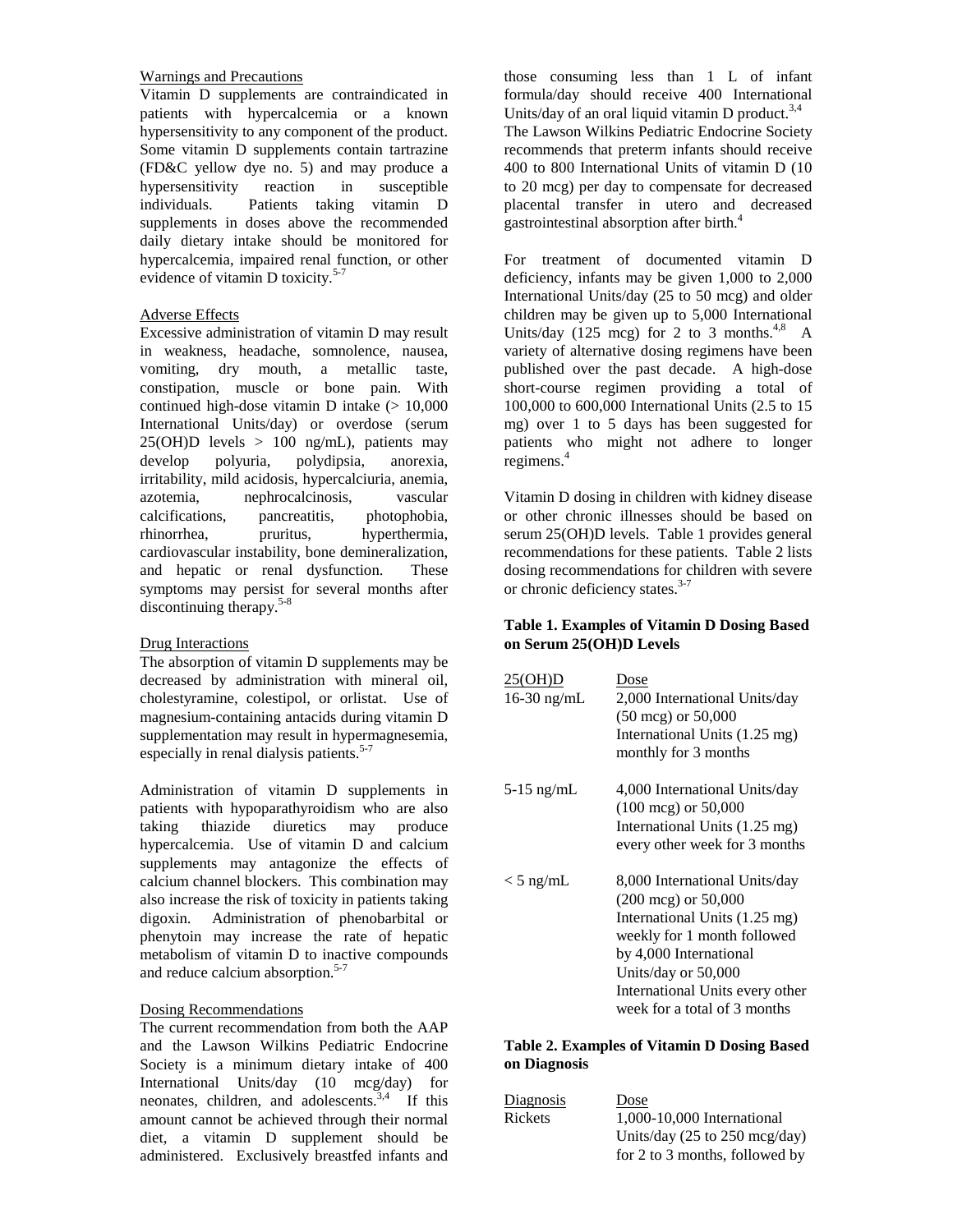|                         | maintenance treatment with<br>400 to 1,000 International<br>Units/day                 |
|-------------------------|---------------------------------------------------------------------------------------|
| Malabsorption           | 25,000 International Units/day                                                        |
| syndromes               | $(625 \text{ mcg/day})$                                                               |
| Familial hypo-          | 40,000-80,000 International                                                           |
| phosphatemia            | Units/day (1 to 2 mg/day)                                                             |
| Hypopara-<br>thyroidism | 200,000 International<br>Units/day (5 mg/day), titrated<br>to maintain optimal levels |

Vitamin D supplements may be taken with or without food. Administration with food may be useful to reduce stomach upset. Calcium supplementation (30 to 75 mg/kg/day oral elemental calcium) is often necessary to maximize response in patients with vitamin D deficiency. Patients receiving vitamin D supplementation beyond the recommended daily dietary intake should undergo periodic monitoring of serum 25(OH)D levels, using an assay for both  $25(OH)D_2$  and  $25(OH)D_3$ , as well as serum calcium, phosphorus, and alkaline phosphatase at one and three months or until stabilized, followed by annual reassessment. Parathyroid and bone mineralization studies should be conducted as needed. $3-7$ 

#### Availability and Cost

Ergocalciferol (Drisdol® or others) is available by prescription in 25,000 and 50,000 International Units (0.625 and 1.25 mg) capsules. It is also available without a prescription in an 8,000 International Units/mL (200 mcg/mL) liquid.<sup>5,6</sup> The liquid product contains propylene glycol as a vehicle and should not be used for high-dose therapy.<sup>4</sup> The average wholesale price (AWP) for a bottle of 50 capsules ranges from \$75 to \$100. A 60 mL bottle of Drisdol® liquid, which would provide 20 doses, has an AWP of  $$149.13.<sup>9</sup>$ 

Cholecalciferol (Delta D3® or others) is available without a prescription in 400, 1,000, 2,000, and 10,000 International Units tablets or capsules.<sup>5</sup> The cost of a bottle of 500 tablets/capsules ranges from \$2.50 to \$10.00. Cholecalciferol is also available in a liquid formulation (Just D® infant drops, D-Drops®, and others) with 400, 1,000, or 2,000 International Units of vitamin D per drop or per mL, depending on the product. The liquid formulations range in price from \$8.00 to \$25.00. While cholecalciferol preparations are less expensive than ergocalciferol, some patients will require multiple tablets/capsules or a larger liquid volume to achieve the desired dose.<sup>9,10</sup>

#### Summary

Vitamin D supplementation for children has been the focus of a number of publications within the last year. New demographic data have identified a growing number of children with vitamin D deficiency at risk for rickets or impaired bone growth and mineralization. In addition, there is growing evidence of the role of vitamin D in the prevention of autoimmune and cardiovascular diseases, as well as cancer. The AAP and the Lawson Wilkins Pediatric Endocrine Society have recently adopted new standards for daily vitamin D requirements. As a result, more children will need vitamin D supplementation. The choice of supplement, as well as dose and dosing frequency, vary among references. Additional research is needed to identify the optimal dosing strategy for vitamin D supplementation in pediatric patients.

#### **References**

1. Gordon CM, Feldman HA, Sinclair L, et al. Prevalence of vitamin D deficiency among healthy infants and toddlers. Arch Pediatr Adolesc Med 2008;162:505-12.

2. Saintonge S Bang H, Gerber JM. Implications of a new definition of vitamin D deficiency in a multiracial US adolescent population: the National Health and Nutrition Examination Survey III. Pediatrics 2009;123:797-803.

3. Wagner CL, Greer FR, American Academy of Pediatrics Section on Breastfeeding, American Academy of Pediatrics Committee on Nutrition. Prevention of rickets and vitamin D deficiency in infants, children, and adolescents. Pediatrics 2008;122:1142-52.

4. Misra M, Pacaud D, Petryk A, et al. Vitamin D deficiency in children and its management: review of current knowledge and recommendations. Pediatrics 2008;122:398-417.

5. Vitamin D. *Drug Facts and Comparisons*. Efacts [online]. 2009. Available from Wolters Kluwer Health, Inc. (accessed 5/1//09).

6. Drisdol® prescribing information. Sanofi-Aventis US, LLC. March 2007. Available at www.products.sanofiaventis.us/drisdol/drisdol.pdfb (accessed 5/1/09).

7. Ergocalciferol. In: Taketomo CK, Hodding JH, Kraus DM, eds. Pediatric Dosage Handbook. 14<sup>th</sup> ed. Hudson, OH: Lexi-Comp., 2007: 588-91.

8. Huh SY, Gordon CM. Vitamin D deficiency in children and adolescents: epidemiology, impact and treatment. Rev Endocr Metab Disord 2008;9:161-70.

9. Drug Topics Red Book. Montvale, NJ: Thompson Healthcare (on-line via McKesson).

10. Just  $D^{\omega}$  health care professional information. Sunlight Vitamins, Unit Drug Co, 2005. Available at www.sunlightvitamins.com/Physician.php (accessed 5/5/09).

*The author and editors would like to thank Dr. Alan D. Rogol for reviewing this article prior to publication.*

#### **Pharmacology Literature Update**

### Effects of Valproate and Quetiapine on White Blood Cell Count

After observing several cases of neutropenia and leukopenia in children receiving valproate and quetiapine, the authors of this paper conducted a